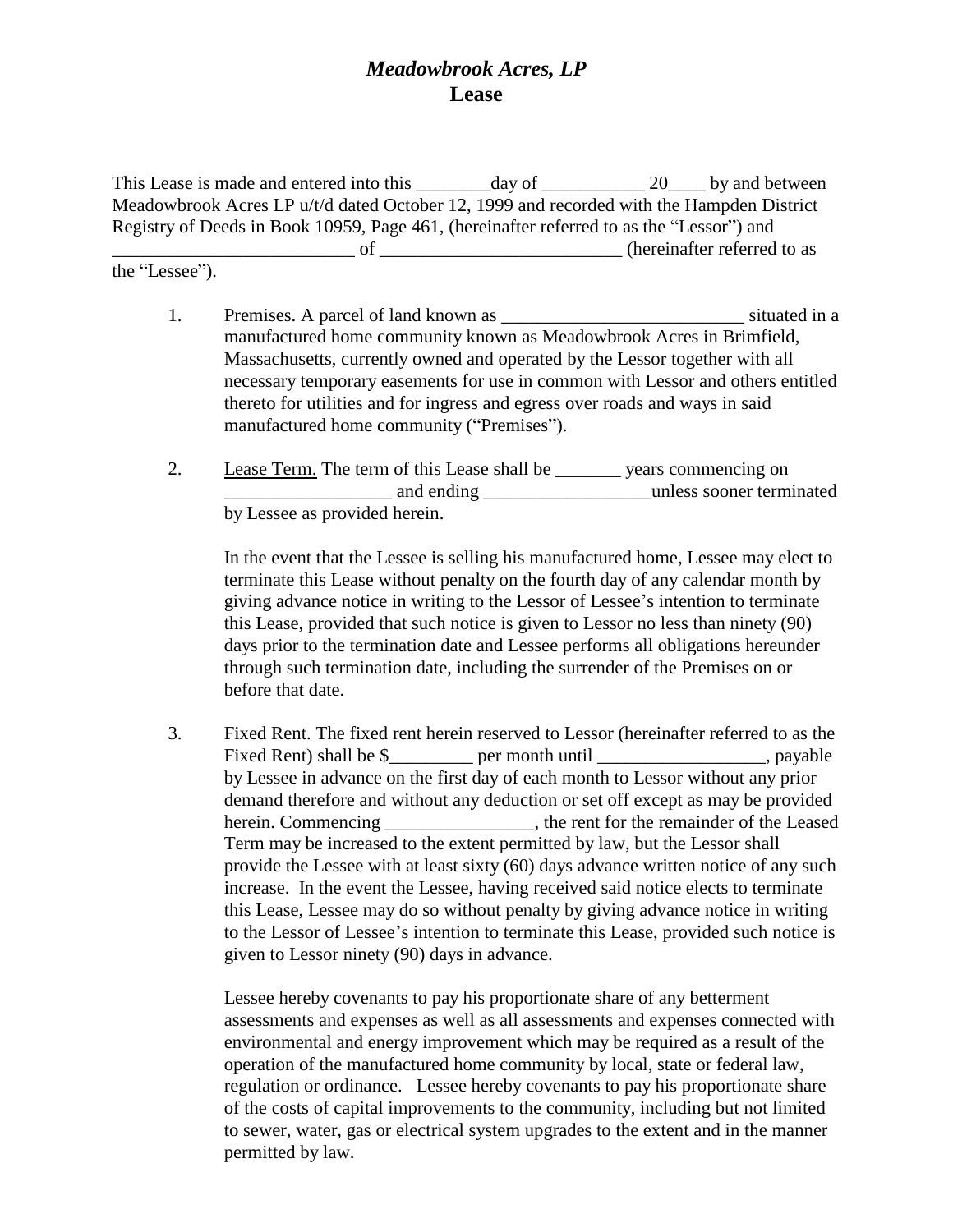- 4. Additional Rent. The Lessee shall be responsible for the payment of \$\_\_\_\_\_\_ per month as a license fee in accordance with Massachusetts General Laws Chapter 140, Section 32G. Said amount shall be paid to Lessor in advance on or before the first day of each month. In accordance with the provisions of said Chapter 140, Section 32G as amended, if the fee charged by the Town of Brimfield is changed, said fee will be increased or decreased accordingly.
- 5. Utilities. The Lessee shall be responsible for the payment of all utilities provided to the Premises or to any structure or improvement thereon exclusive of water.
- 6. Rules. The Lessee has been provided with a copy of the Rules of Meadowbrook Acres Manufactured Housing Community effective January 1, 2011. The Lessee agrees to abide by said Rules and/or any lawful amendments that may be made thereto once said Rules become effective.
- 7. Personal Property. The lessee agrees and acknowledges that all buildings, structures, improvements, equipment, furniture, fixtures, and other items of personal property located upon the Premises during the term of this Lease or any extension hereof, is to be at the sole risk and hazard of the Lessee, and that Lessor shall bear no responsibility for injury or damage to same unless such injury or damage is attributable to the intentional acts or negligence of the Lessor, its agents, or employees acting within the scope of their employment.
- 8. Title to Improvements. The Lessee acknowledges that Lessor is the owner of any structures and improvements now, or hereafter erected upon the Premises, excepting the manufactured home, portable shed, portable garage or similar portable structure owned by the Lessee and placed on the Premises. All improvements which constitute the construction, erection or placing of any structure on the Premises must have the prior written approval of the Lessor which shall not be unreasonably withheld.

All permanently affixed structures placed on the Premises by the Lessee at Lessee's sole cost shall be owned by Lessee during the term hereof, but upon the expiration of the term, or any extension thereof, same shall belong to Lessor. Lessee alone shall be entitled to deduct all depreciation on Lessee's income tax returns for all such improvements.

Upon the expiration or earlier termination of the Term of this lease, the Lessee shall surrender the Premises in good condition and repair, reasonable wear and tear excluded. Lessee shall leave the Premises in a safe condition by covering, enclosing or securing the Premises so as to prevent the Premises from becoming a hazard or nuisance to the general public. Lessee shall cap all utilities at the property line and properly locate same.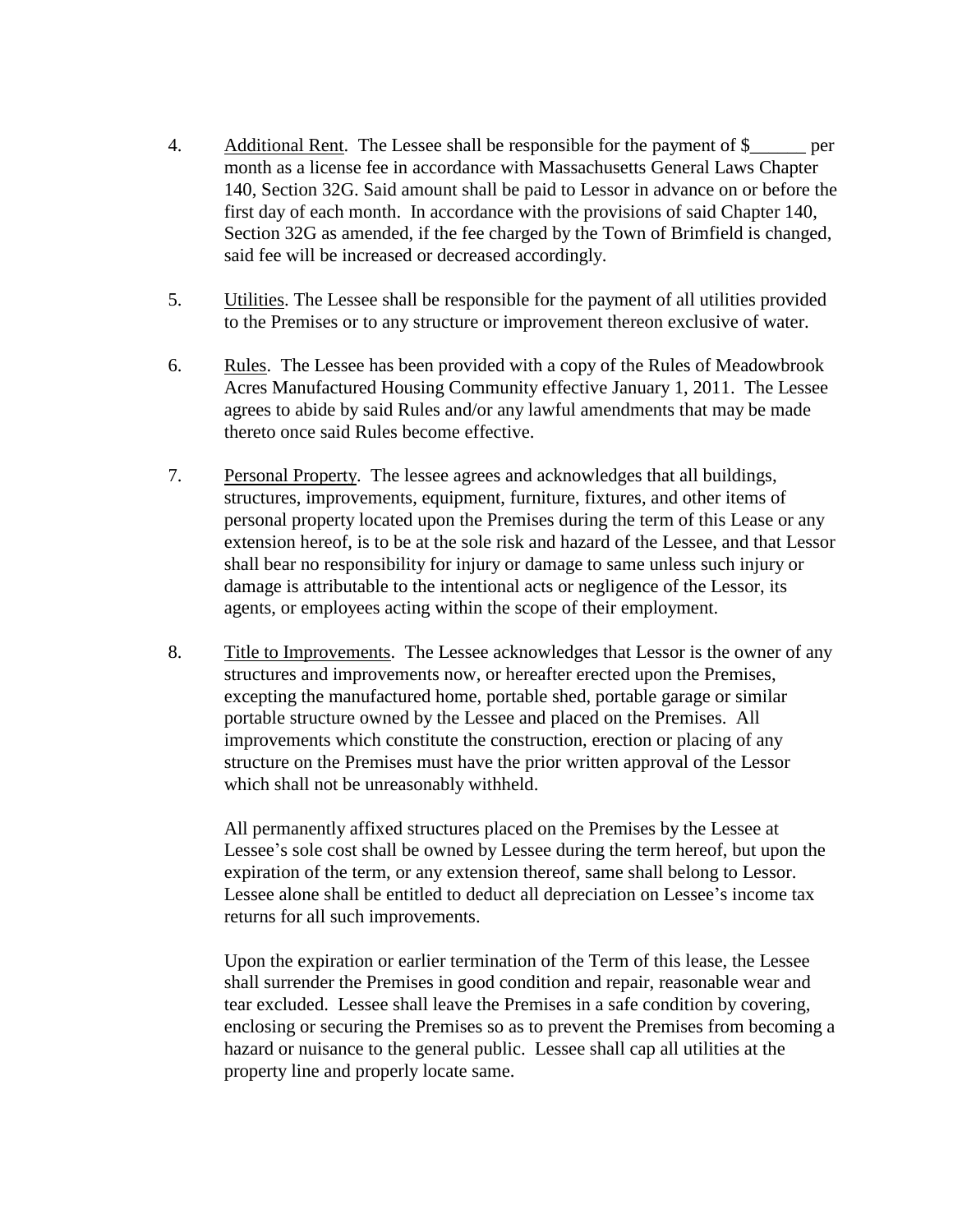Notwithstanding the above, Lessee agrees to restore the Premises to its former condition if requested by Lessor.

- 9. Subordination. This Lease shall be subject and subordinate to any and all such mortgages, now or at any time hereafter, which are a lien on the property of which the Premises is a part of and Lessee shall, when requested execute and deliver such written instruments as shall be necessary to show the subordination of this Lease to said mortgages, provided that mortgagee by agreement in the mortgage or separate instrument contracts in substance not to disturb Lessee's occupancy so long as Lessee performs its obligations in this Lease.
- 10. Lessor's Access. The Lessor shall have the right to come upon the premises from time to time, to excavate on adjoining land and to enter thereon for the purpose of shoring up the Premises or other adjoining premises; to exhibit the Premises for the purposes of sale, mortgage or reletting; to cure or prevent any default or breach of duty by the Lessee; and whenever the Lessor deems it necessary or desirable to do so for the immediate safety and welfare of the Premises or adjoining premises, provided that in each of the foregoing instances Lessor shall not unreasonably interfere with the Lessee's quiet enjoyment of the premises.
- 11. Indemnification. The Lessee agrees, at its sole cost and expense, to the extent permitted by law, to indemnify and hold Lessor harmless from any and all claims by or on behalf of any person, employee, corporation, or other entities arising from or in connection with: a) the construction or alteration of any building or the installation of any equipment, or the conduct or management of, and the payment for, any work or thing whatsoever done in about the Premises, by or on behalf of Lessee, occurring during the term of this Lease; b) the condition of the Premises from and after the commencement of the term of this Lease or earlier use, possession or occupancy thereof by Lessee; c) any breach or default on the part of Lessee in the performance of Lessee's obligations or covenants under this Lease; d) any act, negligence, fault, omission or other misconduct of Lessee, or any of its officers, agents, servants, employees, contractors, customers or invitees in or about the Premises, occurring during the term of this Lease; e) the operation of vehicles by Lessee, or any of its officers, agents, servants, employees, contractors, invitees or customers occurring during the term of this Lease; f) any acts performed, at Lessee's request, by the Lessor or any of its officers, agents, servants, employees, contractors, or invitees occurring during the term of this Lease; g) any claim or damage arising from Lessee's neglect in not removing snow and ice from the Premises or from the sidewalks or passageways adjacent to the Premises as provided in Section 8; h) any claim or damage arising out of the disposal, release or emission by the Lessee, its officers, agents, employees customers or invitees upon the Premises, whether accidental or not, of hazardous waste or hazardous material as may be defined from time to time by Federal, State and Local laws pertaining to hazardous waste, toxic substances, and air and water pollution, and any claims for injury or damage to any and all persons or property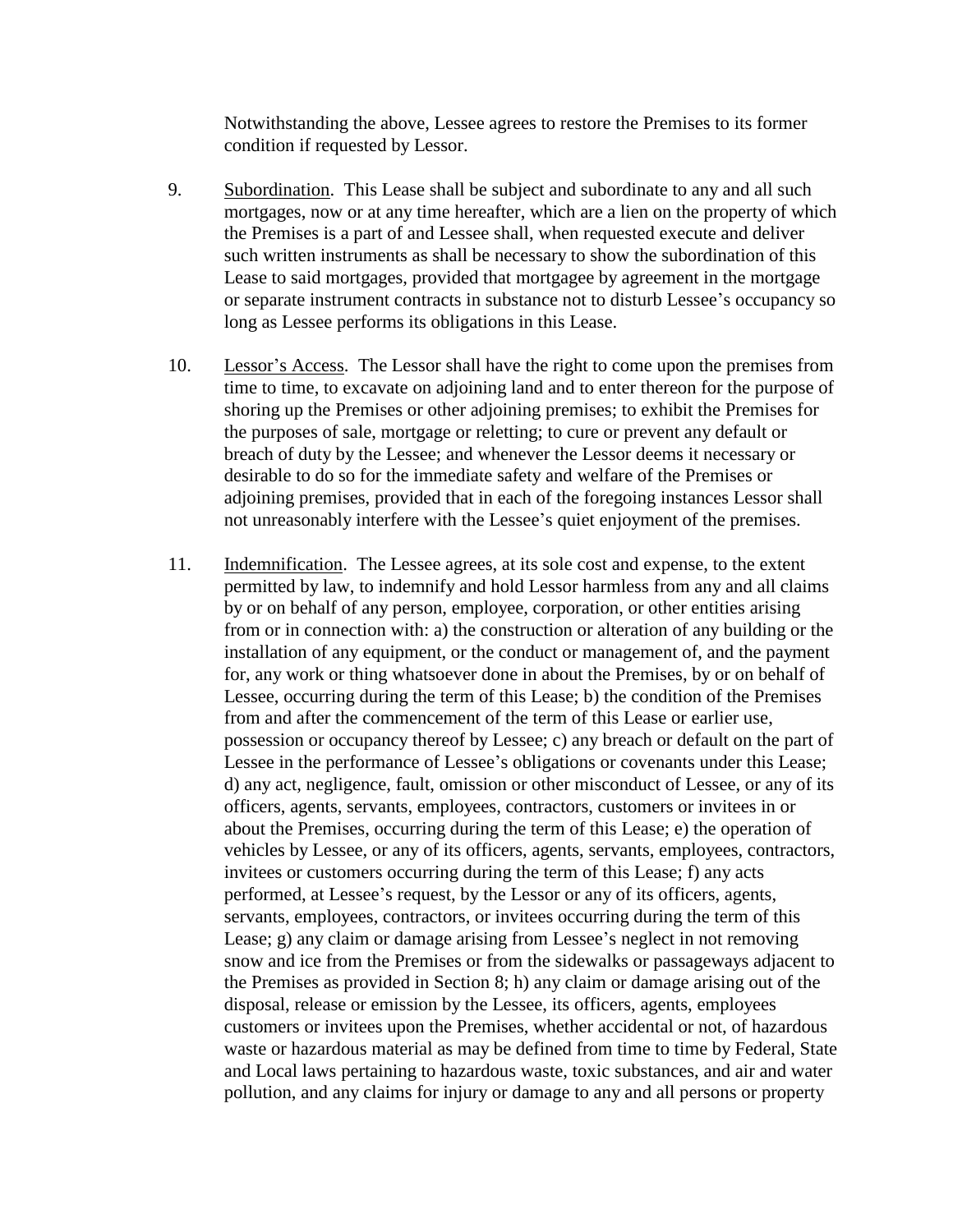by any other cause of whatever nature unless caused by or due to the act, omission, fault negligence, or misconduct of the Lessor.

- 12. Quiet Enjoyment. The Lessee, upon paying the basic rent and all additional rent and other charges herein provided for, and performing all other terms of the Lease, shall quietly have and enjoy the Premises during the term of this Lease without hindrance or molestation by anyone claiming by or through the Lessor.
- 13. Eminent Domain. If the whole of the premises hereby demised shall be taken or condemned by any competent authority for any public use or purpose, then the term hereby granted shall cease on the day prior to the taking of possession by such authority, whichever first occurs, and rent hereunder shall be paid to and adjusted as of that day. Lessor agrees to give written notice of such taking to Lessee promptly. If a portion of said demised premises shall be condemned or taken and, as a result thereof, there shall be such a major change in the character of the premises as to prevent Lessee from using the same in substantially the same manner as theretofore used, then and in that event, the Lessee may either cancel and terminate this Lease as of the date when the part of the premises so taken or condemned shall be required for such public purpose, or said Lessee may continue to occupy the remaining portion provided, however, the Lessee shall give written notice to the Lessor, within fifteen (15) days after receipt of notice from Lessor of any taking or vesting of title of its election. In the event the Lessee shall remain in possession and occupation of the remaining portion, all the terms and conditions for this Lease shall remain in full force and effect with respect to such remaining portion, except that the rent reserved to be paid hereunder shall be equitably adjusted according to the amount in value of such remaining space and this Lease shall continue for the balance of its term, subject to the terms and conditions herein stated.

The award of damages or compensation for the premises taken, or the amount paid pursuant to private purchase in lieu thereof, whether such condemnation or sale be total or partial, shall belong to the Lessor, except that the Lessee shall be entitled to any and all compensation attributable to Lessee's improvements, and in case of a partial condemnation of the demised premises, Lessee shall be entitled to any compensation for damage sustained by Lessee as the result of any alterations, modifications, or repairs which may be reasonably required of the Lessee in order to place the remaining portion of the demised premises not so condemned, in a suitable condition for Lessee's further occupancy.

14. Waiver. No assent, express or implied, by the Lessor to any breach of any covenant or condition herein contained on the part of the Lessee to be performed or express or implied, of or failure by the Lessor to insist on the Lessee's prompt performance or observance of any such covenant or conditions, shall be deemed to be a waiver of or assent to any succeeding breach of the same or any other covenant or condition, and the Lessor may assert its rights and remedies hereunder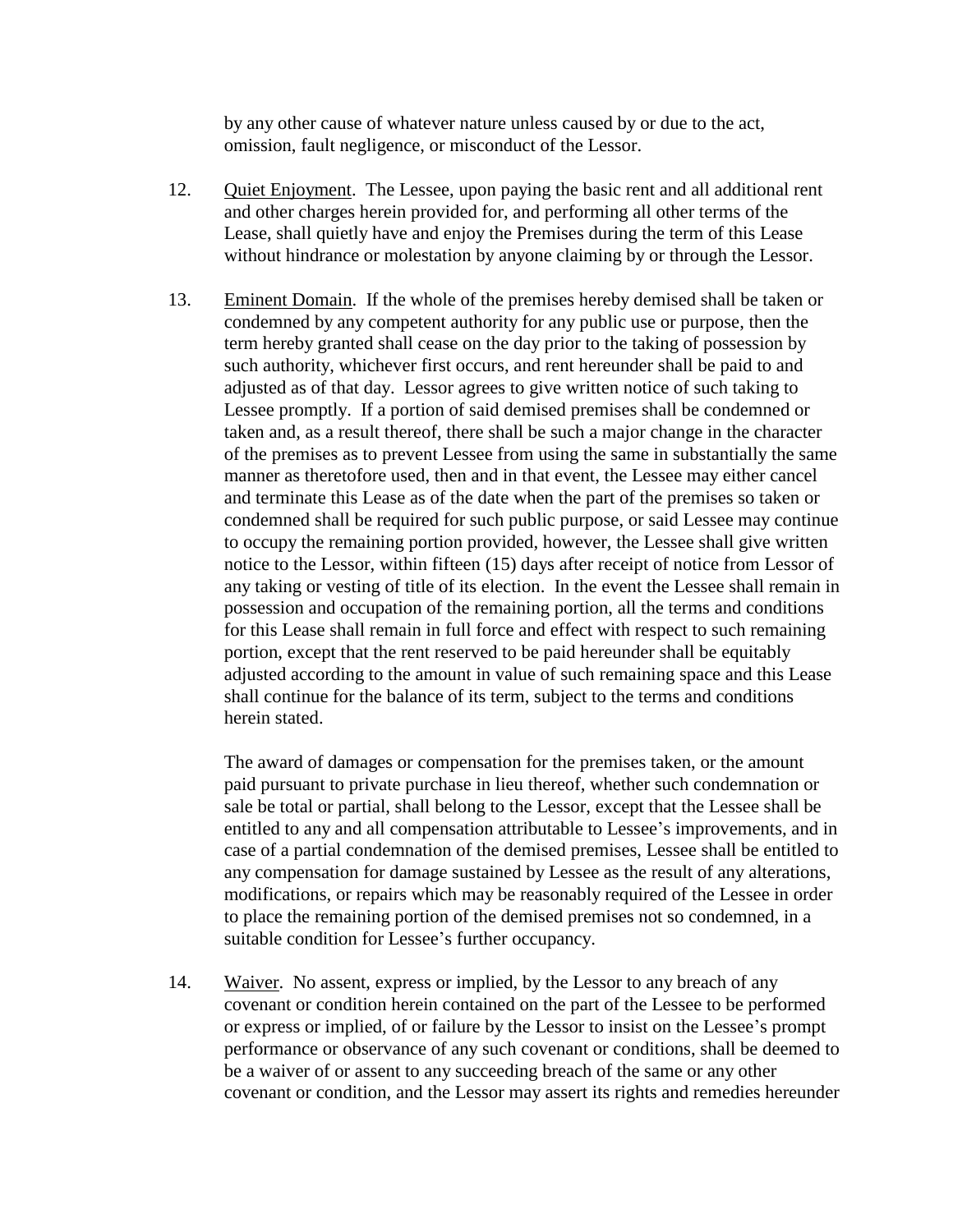without any prior or additional notice to the Lessee that it proposed to do so. The acceptance by the Lessor of rent or other payment hereunder or silence by the Lessor as to any breach shall not be construed as waiving any of the Lessor's rights hereunder unless such waiver is in writing. No payment by the Lessee or acceptance by the Lessor of a lesser amount than shall be due the Lessor from the Lessee shall be deemed to be anything but payment on account, and the acceptance by the Lessor of a check for a lesser amount with an endorsement or statement thereof or upon a letter accompanying said check shall not be deemed an accord and satisfaction, and the Lessor may accept said check without prejudice to recover the balance due or pursue any other remedy.

- 15. Severability. If any term of this Lease, or the application thereof to any person, entity, or circumstance, shall to any extent be invalid or unenforceable, the remainder of this Lease, or the application of such term to persons, entities, or circumstances other than those as to which it is invalid or unenforceable, shall not be affected thereby, and each term of this Lease shall be valid and enforceable to the fullest extent permitted by law.
- 16. Notices. Any notice which may be required or desired to be given hereunder from either of the parties to the other shall be in writing. Notices may be served personally upon the party to whom such notice is directed or may be mailed by registered or certified mail, return receipt requested. If directed to the Lessor, it shall be addressed to Lessor at **7D Taggart Drive, Nashua, NH 03060**. If directed to the Lessee, it shall be addressed to The above addresses may be changed by written notice conforming to the provisions of this Section.
- 17. No Warranties or Representations. The parties acknowledge that the Lessor has made no warranties, express or implied, other than those expressly set forth herein.
- 18. Agreement. This Lease may not be modified except by an instrument in writing signed by both parties, except that the Rules noted in Clause 6 may be amended in accordance with the provisions of Massachusetts General Law Chapter 140. The Lessee and Lessor hereby declare that in entering into this Lease the Lessee and Lessor relied solely upon the statements contained in this Lease and fully understand that no agents or representatives of the Lessor or Lessee have authority to in any manner change, add to, or detract from the terms of this Lease.
- 19. Successors and Assigns. All of the covenants, obligations, and agreements contained herein shall be binding upon and inure to the benefit of the heirs, successors, assigns, and legal representatives of the Lessor and the Lessee and of any person claiming by, through, or under either of them or their agents or attorneys.